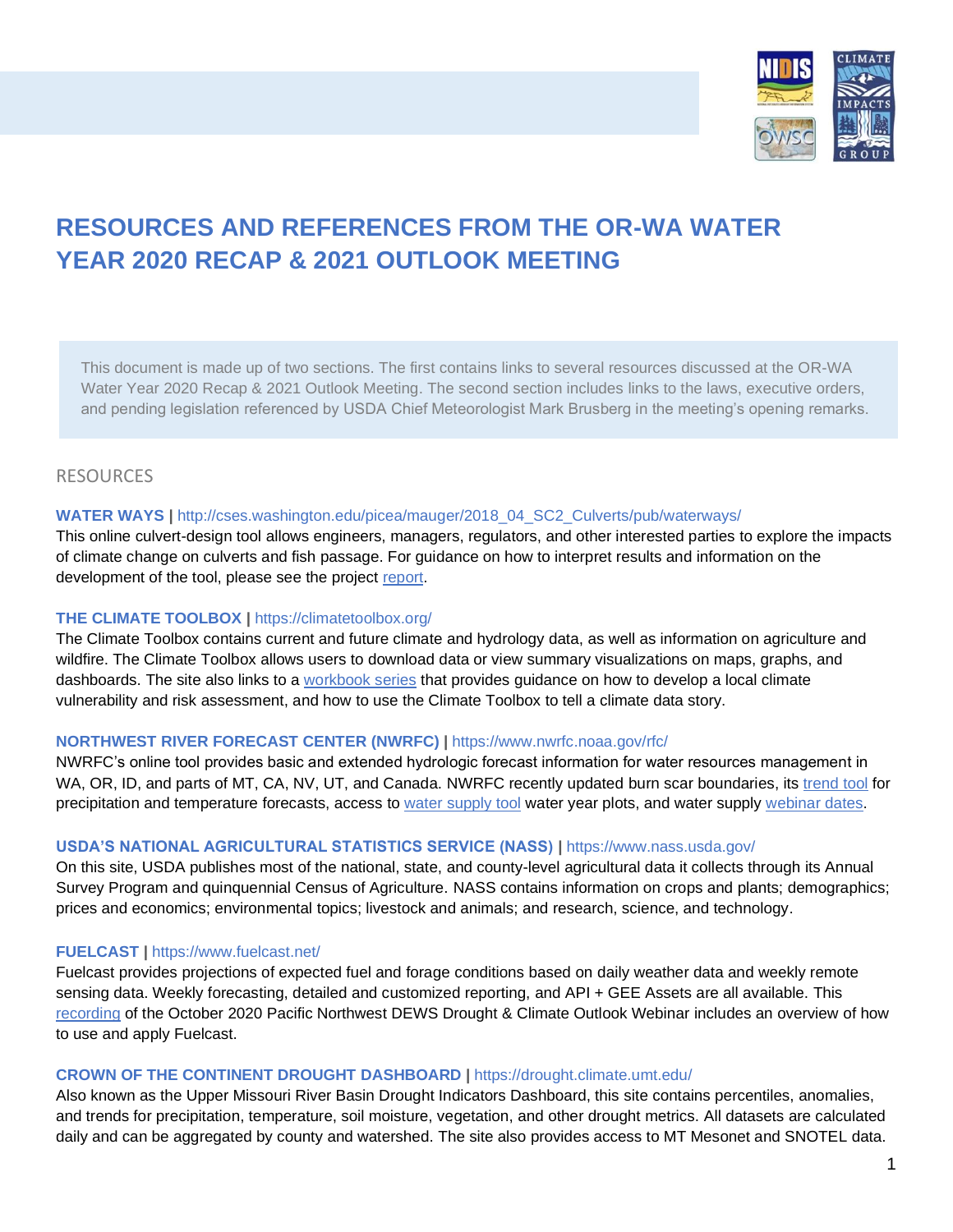# REFERENCES FOR OPENING REMARKS

# **LAWS REFERENCED**

### **The Weather Research and Forecasting Innovation Act of 2017**

Public Law 115-23 <https://www.congress.gov/115/plaws/publ25/PLAW-115publ25.pdf>

### *Weather and Climate Information in Agriculture*

15 U.S. Code § 8521

[https://uscode.house.gov/view.xhtml?req=\(title:15%20section:8521%20edition:prelim\)%20OR%20\(granuleid:USC-prelim](https://uscode.house.gov/view.xhtml?req=(title:15%20section:8521%20edition:prelim)%20OR%20(granuleid:USC-prelim-title15-section8521)&f=treesort&edition=prelim&num=0&jumpTo=true)[title15-section8521\)&f=treesort&edition=prelim&num=0&jumpTo=true](https://uscode.house.gov/view.xhtml?req=(title:15%20section:8521%20edition:prelim)%20OR%20(granuleid:USC-prelim-title15-section8521)&f=treesort&edition=prelim&num=0&jumpTo=true)

### **The Agricultural Improvement Act of 2018**

Public Law 115-334 <https://www.congress.gov/115/plaws/publ334/PLAW-115publ334.pdf>

# *Improvements to the United States Drought Monitor*

### 7 U.S. Code § 5856

[https://uscode.house.gov/view.xhtml?req=\(title:7%20section:5856%20edition:prelim\)%20OR%20\(granuleid:USC-prelim](https://uscode.house.gov/view.xhtml?req=(title:7%20section:5856%20edition:prelim)%20OR%20(granuleid:USC-prelim-title7-section5856)&f=treesort&edition=prelim&num=0&jumpTo=true)[title7-section5856\)&f=treesort&edition=prelim&num=0&jumpTo=true](https://uscode.house.gov/view.xhtml?req=(title:7%20section:5856%20edition:prelim)%20OR%20(granuleid:USC-prelim-title7-section5856)&f=treesort&edition=prelim&num=0&jumpTo=true)

# *Supplemental Agricultural Disaster Assistance*

# 7 U.S. Code § 9081

[https://uscode.house.gov/view.xhtml?req=\(title:7%20section:9081%20edition:prelim\)%20OR%20\(granuleid:USC-prelim](https://uscode.house.gov/view.xhtml?req=(title:7%20section:9081%20edition:prelim)%20OR%20(granuleid:USC-prelim-title7-section9081)&f=treesort&num=0&edition=prelim)[title7-section9081\)&f=treesort&num=0&edition=prelim](https://uscode.house.gov/view.xhtml?req=(title:7%20section:9081%20edition:prelim)%20OR%20(granuleid:USC-prelim-title7-section9081)&f=treesort&num=0&edition=prelim)

# *Agricultural and Food Policy Research Centers*

### 7 U.S. Code § 3155

[https://uscode.house.gov/view.xhtml?req=\(title:7%20section:3155%20edition:prelim\)%20OR%20\(granuleid:USC-prelim](https://uscode.house.gov/view.xhtml?req=(title:7%20section:3155%20edition:prelim)%20OR%20(granuleid:USC-prelim-title7-section3155)&f=treesort&edition=prelim&num=0&jumpTo=true)[title7-section3155\)&f=treesort&edition=prelim&num=0&jumpTo=true](https://uscode.house.gov/view.xhtml?req=(title:7%20section:3155%20edition:prelim)%20OR%20(granuleid:USC-prelim-title7-section3155)&f=treesort&edition=prelim&num=0&jumpTo=true)

# **Crowdsourcing and Citizen Science Act**

15 U.S. Code § 3724 <https://uscode.house.gov/view.xhtml?req=granuleid:USC-prelim-title15-section3724&num=0&edition=prelim>

#### **The National Integrated Drought Information System Reauthorization Act of 2018**  Public Law 115-423

<https://www.congress.gov/115/plaws/publ423/PLAW-115publ423.pdf>

# *Improvements to the Cooperative Observer Program of the National Weather Service*

15 U.S. Code § 8550

[https://uscode.house.gov/view.xhtml?req=\(title:15%20section:8550%20edition:prelim\)%20OR%20\(granuleid:USC-prelim](https://uscode.house.gov/view.xhtml?req=(title:15%20section:8550%20edition:prelim)%20OR%20(granuleid:USC-prelim-title15-section8550)&f=treesort&edition=prelim&num=0&jumpTo=true)[title15-section8550\)&f=treesort&edition=prelim&num=0&jumpTo=true](https://uscode.house.gov/view.xhtml?req=(title:15%20section:8550%20edition:prelim)%20OR%20(granuleid:USC-prelim-title15-section8550)&f=treesort&edition=prelim&num=0&jumpTo=true)

# **EXECUTIVE ORDERS REFERENCED**

# **Building National Capabilities for Long-Term Drought Resilience (Creation of the National Drought Resilience Partnership)**

[https://obamawhitehouse.archives.gov/the-press-office/2016/03/21/presidential-memorandum-building-national](https://obamawhitehouse.archives.gov/the-press-office/2016/03/21/presidential-memorandum-building-national-capabilities-long-term-drought)[capabilities-long-term-drought](https://obamawhitehouse.archives.gov/the-press-office/2016/03/21/presidential-memorandum-building-national-capabilities-long-term-drought)